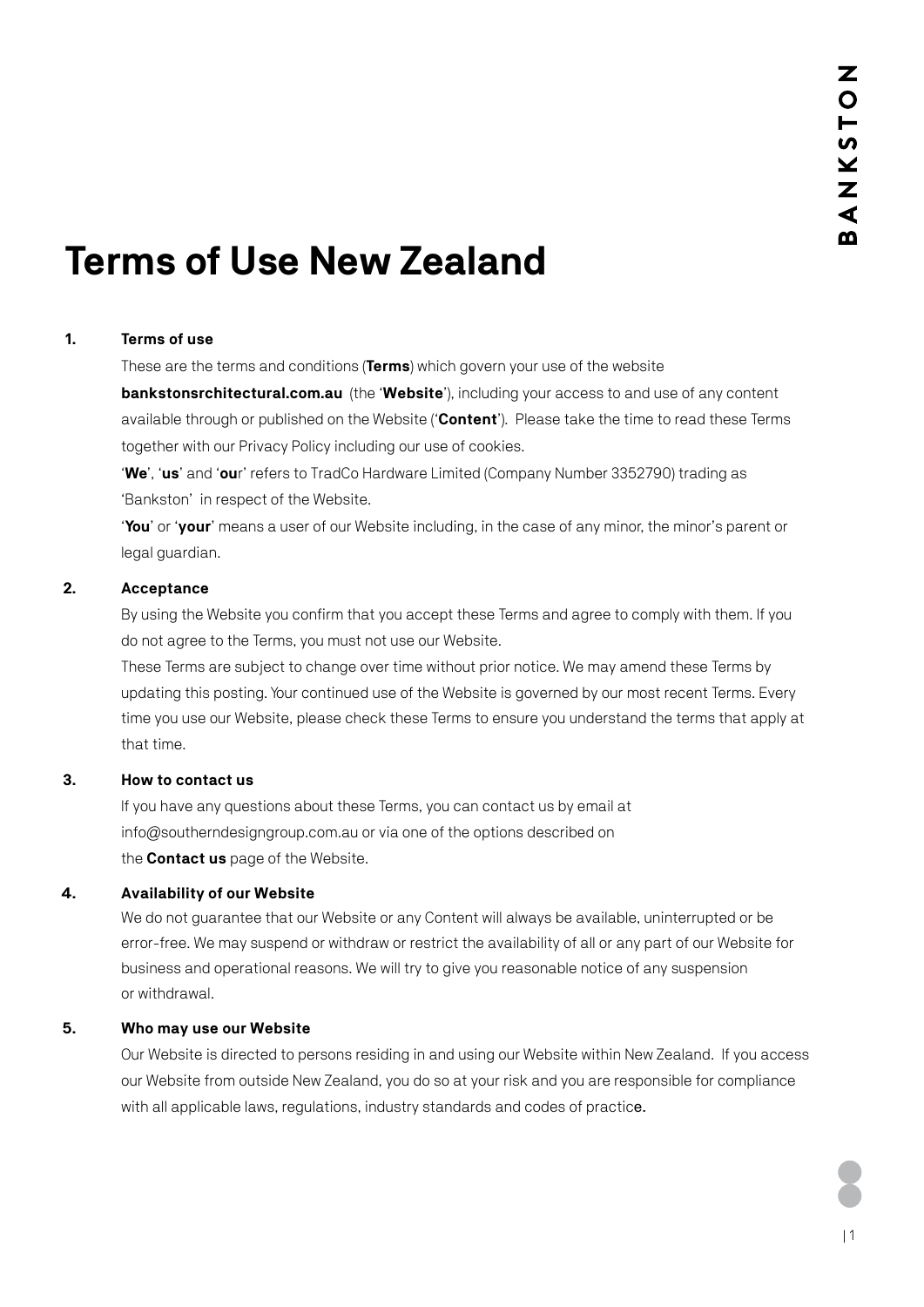## **6. You must keep your account details safe**

If you choose a password or any other piece of information as part of our security procedures, you must treat such information as confidenti l. You must not disclose it to any third party.

We have the right to disable any password, whether chosen by you or allocated by us, at any time, if in our reasonable opinion you have failed to comply with any of the provisions of these Terms.

If you know or suspect that anyone other than you knows your password, you must promptly notify us at [info@southerndesigngroup.com.au](mailto:info@southerndesigngroup.com.au) or change your password using 'reset password' tool from the [login page](https://4614869.app.netsuite.com/app/login/secure/privatelogin.nl?c=4614869) on our Website.

# **7. How you may use the Website and Content**

All copyright and other intellectual property rights in the Website and Content, including trade marks, names, logos, sounds, images, graphics, text, software, interfaces, source or object code, website layout, design and copyright works, is owned or licensed by us and protected by the laws of Australia and other countries.

You may view the Website and Content and may print one copy and download extracts of any page from our Website for your own personal use. If we provide social media features, such as the ability to share content, you may take such actions as are enabled by those features.

You must not reproduce, transmit, communicate, adapt, distribute, sell, modify or publish or otherwise use any of the Content for any commercial purpose except as permitted by paragraph 8 below, by law or with our prior written consent.

You must not use the Website or any Content for any commercial use except as permitted by paragraph 8 below, without our prior written agreement or if you are our Reseller.

## **8. Linking to our Website**

You may create a link to any pages on our Website or that refer to the Content. However you must not:

- 8.1 display any page of the Website in any distorted or altered form or pass off our Content or products as yours or under any other name;
- 8.2 create a link to the Website on any site unless that site conforms to accepted standards of public decency and does not disparage us or our products or services; or
- 8.3 create a link to the Website on any site that exposes us to any risk of liability under any criminal or civil law (including liability arising from the infringement of a third party's rights).

We reserve the right to withdraw linking permission by giving notice to you or by updating these Terms.

You agree to indemnify us, and keep us indemnified, gainst all actions, claims, costs, demands, damages or liability arising in any manner from any link to our Website that you enable or create.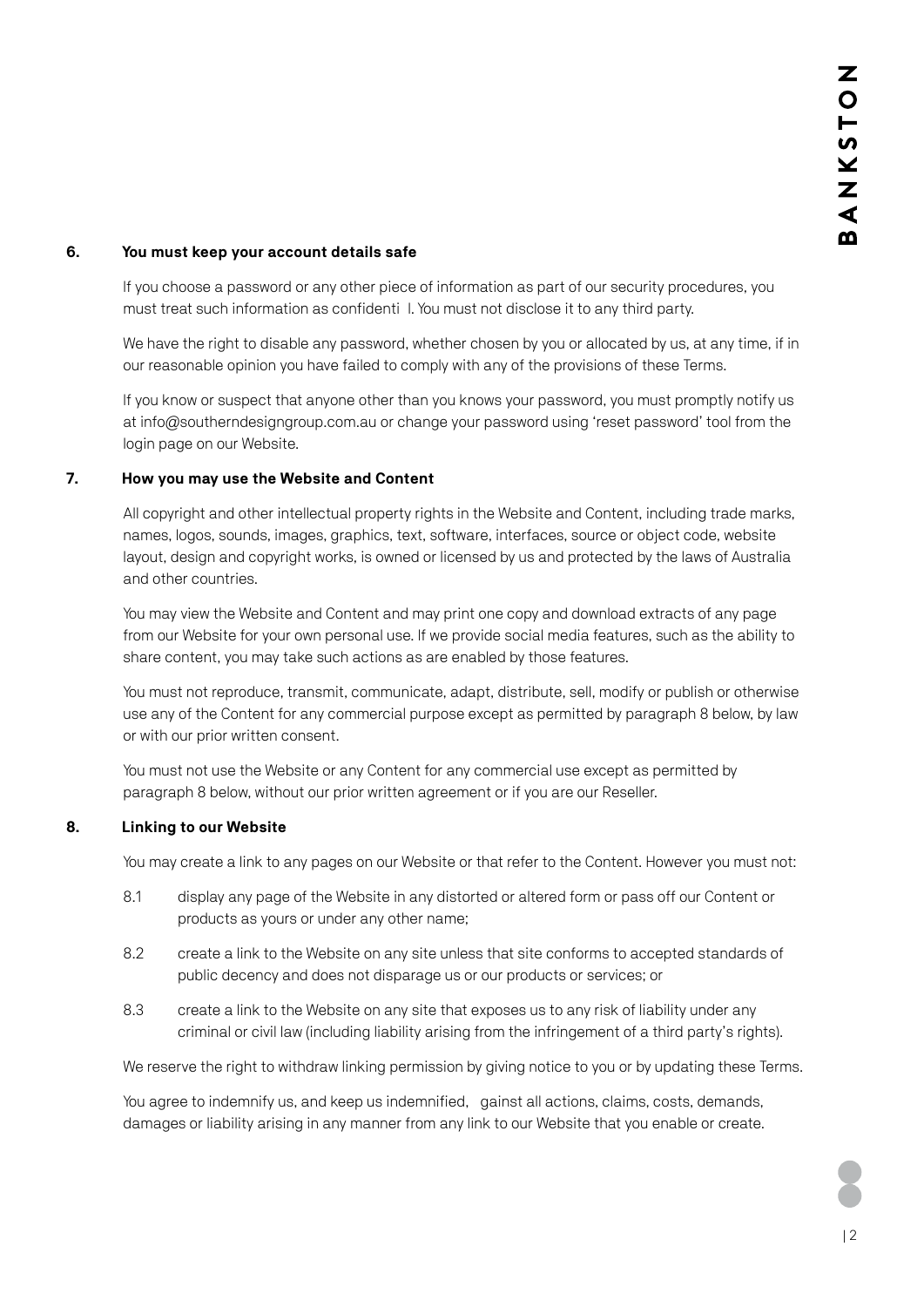# **9. Links to third party sites**

Our Website may contain links to third party sites. The links are provided solely for your convenience and do not indicate, expressly or impliedly, any endorsement by us of the sites or the information, products or services provided at those sites. You access those sites and use the information, products and services made available at those sites solely at your own risk, and subject further to the separate terms of use and privacy policies of such third party sites.

## **10. No unlawful or offensive activity**

You must not use our Website or any Content in any way that violates any applicable domestic or international laws, or which infringes any third party's rights or privacy or is contrary to any relevant standards or codes, including generally accepted community standards. You must not permit or enable another person to do any of those things.

## **11. No viruses or interference**

When using our Website, you must not:

- introduce to the Website any viruses, trojans, worms or other materials which are malicious or technologically harmful;
- do anything that interferes with or adversely affects the normal operation or integrity of the Website, including the ability of other users to access the Website;
- copy, modify, export, scrape, reverse engineer, disassemble or otherwise attempt to extract any or all of the Content or any source or object code in the Website; or
- $\bullet$  permit or enable another person to do any of those things.

# **12. Action we may take**

We may suspend or terminate your access to our Website at any time, including if you breach these Terms.

If you breach these Terms we may report you to the relevant law enforcement authorities and we will cooperate with those authorities by disclosing your identity to them. In the event of such a breach, your right to use our Website will cease immediately.

If we do not act in relation to a breach of these Terms by you, we do not waive any rights to act in relation to that breach or any later breach by you.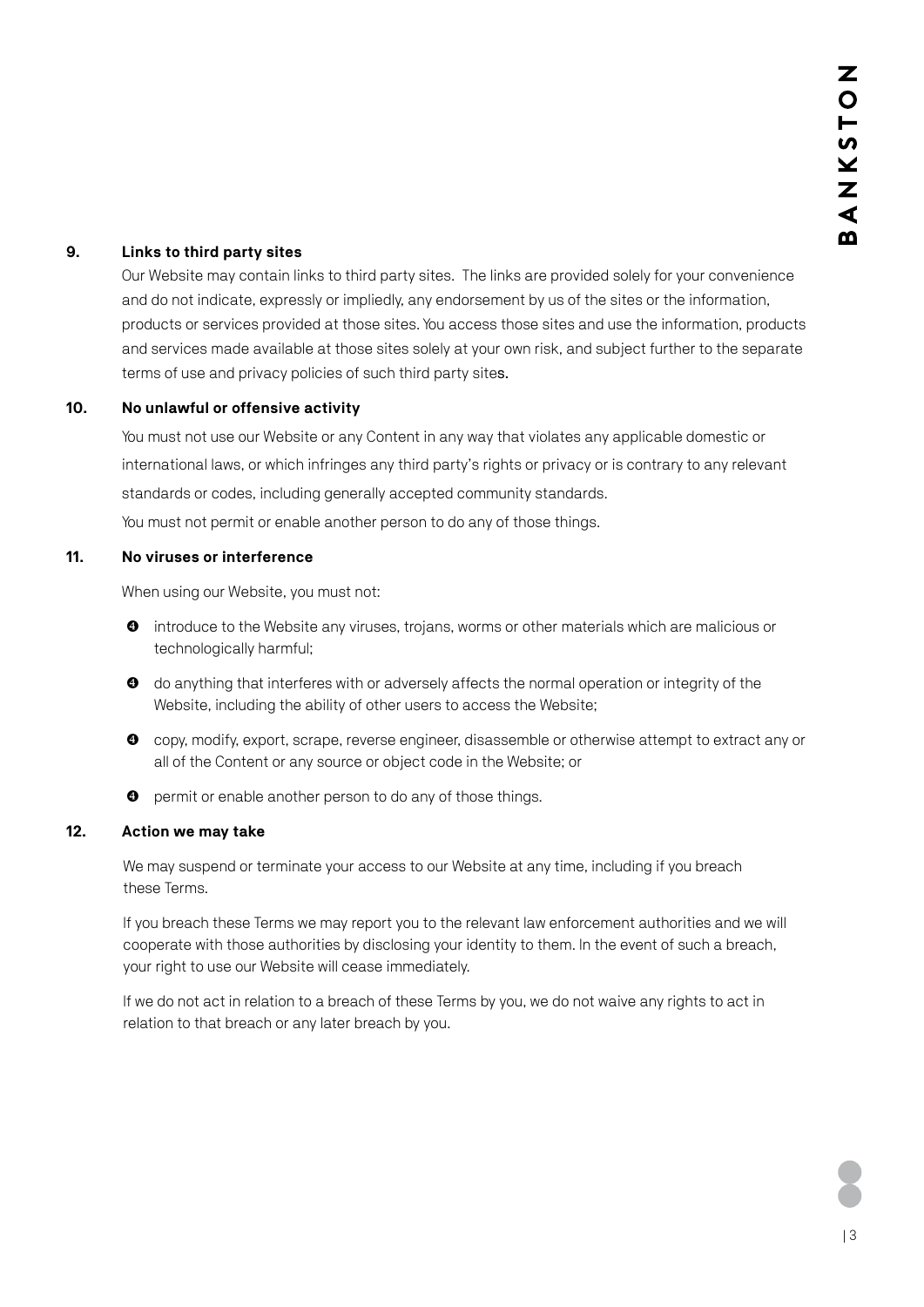### **13. Product Guides, Warranty Terms, Instructional Content and Product Care Guides**

On our Website, we may publish:

- **O** Product Guides and Instructional Videos ('Guides');
- **O** Warranty Terms; and
- **O** Instructional Guides and Product Care Guides ('Instructions').

(**Product Warranties**) SDG Trading Pty Ltd ACN 008 154 041 produces and sells, either directly to consumers or through authorised resellers, door levers, knobs, doors and latches under certain brand names including Bankston ('SDG Products'). All SDG Products come with an included warranty. The terms of that warranty will prevail to the extent of any inconsistency with any warranty terms provided by us on our Website or by the Content.

(**Guides**) We may publish guides and information which may help you to select an Bankston product to purchase and provide a guide on how to install that Bankston product. We do not represent or warrant that the information contained in these guides are complete or is intended to amount to advice on which you should rely. To the maximum extent permitted by law, Bankston, its subsidiaries, related companies, and affili tes, on behalf of our authorised resellers, disclaim all warranties and conditions of any kind regarding these guides.

(**Instructions**) We may publish information on caring for and maintaining your Bankston product. This information should be relied on solely for the purpose of compliance with the terms of the Warranty Card. We do not represent and warrant that these instructions are complete or constitute advice you should rely on in relation to any door, wall or fixtu e to which you will affix your Bankston product. To the maximum extent permitted by law, we exclude all warranties and conditions relating to these Instructions, and to the extent that liability cannot be excluded under under New Zealand's laws, we limit our liability to the fullest extent possible.

#### **14. Disclaimer**

Our Website is provided on an 'as is' and 'as available' basis, and we make no representations or warranties, express or implied, regarding the operation or availability of our Website. The Content is provided for general information only. It is not intended to be advice on which you should rely.

To the maximum extent permitted by law, Bankston, its subsidiaries, related companies, and affili tes disclaim all warranties and conditions of any kind regarding our Website and Content, whether express or implied, except to the extent expressly set out in these Terms.

We do not make any warranty or representation as to the accuracy, completeness, currency or reliability of the Content. Although we use reasonable care and skill in providing the Website, we cannot promise that the Website will be continuously available or free from computer viruses or errors.

Although we make reasonable efforts to update the information on our Website, we make no representations, warranties or guarantees, whether express or implied, that it is accurate, complete or up-to-date.